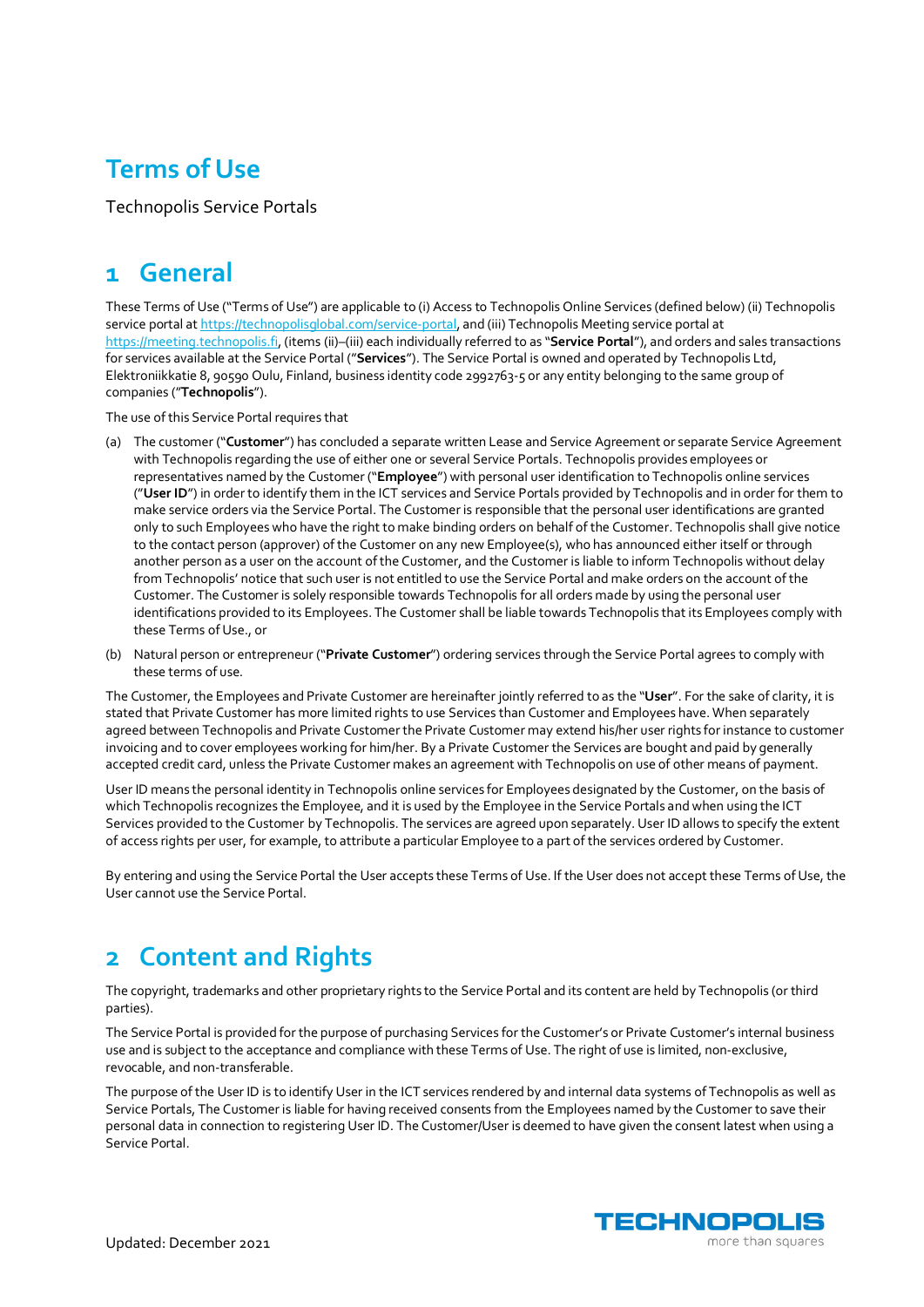The User may not, without prior written consent of Technopolis, copy, store, transfer, distribute or otherwise publish the Service Portal, any part thereof or any content of the Service Portal in any other way than as specifically provided hereunder.

The User may browse and use the Service Portal and its content, download any possible applications into the Customer's or Private Customer's equipment and take 1–2 printouts of the Service Portal content solely for the internal business use of the Customer or Private Customer.

The User undertakes not to store, distribute, provide or in any other way publish in the Service Portal any unlawful or unethical material, nor to provoke or promote any such conduct.

The User undertakes not to store, distribute, send or otherwise provide in or through the Service Portal any material protected by copyright, trademark or other proprietary right without the right holder's permission.

The Service Portal may contain links to sites owned or maintained by third parties. Technopolis shall have no liability for the content of any such sites, or services or products offered therein. The User acknowledges that any individual applications or other materials included in the Service Portal may contain additional terms and conditions, such as end-user terms for computer software.

The User may not link or in any other way include the Service Portal or part of it to any other website without prior written permission of Technopolis.

Technopolis or any party co-operating with Technopolis shall have an unlimited right (but no obligation) to copy, modify, publish or convey any messages, service requests or other material relating to the use of the Service Portal ("**Material**") sent by the User to be published in the Service Portal or to be used in connection with rendering services through the service portal. By sending Material to Technopolis, the User has granted Technopolis and any party co-operating with Technopolis a right to use, copy, modify and publish Material sent to be published in or to be used for rendering services through the Service Portal for the purposes thereof, unless otherwise separately agreed in writing. For the sake of clarity, it is stated that Technopolis shall not be granted right of ownership to Material, and Technopolis shall not have access to the servers, software or internal network of the User.

#### **3 Provision and use of the Service Portal**

Technopolis has the right to provide the Service Portal as it deems appropriate. Technopolis reserves the right to make changes to the Service Portal, its availability, any equipment requirements needed for the use of the Service Portal and the Services portfolio supplied via the Service Portal without prior notice. If any such change necessitates changes to the operating environment or other devices of the User, the User shall make such changes at its own cost. Technopolis endeavours to notify of any possible material changes to the Service Portal on the Service Portal website. This notification requirement does not apply to any technical requirements, such as equipment or software updates.

Technopolis shall be entitled to interrupt the Service Portal where necessary for example due to the Service Portal, technical maintenance or update, or due to general data network installation or maintenance work, or if required by law, decree, governmental order or statement, or industry recommendation. Technopolis endeavours that such interruption is as short as possible and that only minimal inconvenience is caused. Technopolis has the right to terminate the Service Portal at its sole discretion. Technopolis endeavours to notify beforehand on the Service Portal website of any such interruption or termination.

The Service Portal may not be used in a manner that causes harm to Technopolis, other users or third parties. Technopolis shall be entitled to terminate or restrict User's access to the Service Portal without prior notice, if timely payments for Services purchased via the Service Portal are neglected, the User violates these Terms of Use, the User misuses the Service Portal or causes unusual overload to the Service Portal. Technopolis is entitled to prevent access to the Service Portal if it has reason to believe that the User is engaged in illegal activity or compromises other users' or Technopolis' data security or privacy.

Technopolis may use subcontractors to fulfil its obligations pertaining to the Service Portal and/or these Terms of Use.

#### **4 Sales Terms and Prices**

The Services included in the Service Portal have been defined in the Service Portal. The sale becomes binding on the (i) Customer when the Employee places the order via the Service Portal, or (ii) Private Customer when (s)he has approved general and service specific terms and conditions in connection with ordering the Service.

All sales of Services are subject to Technopolis' General Terms and Conditions of Sale valid at the time of placing the order as well as the Service specific Special Terms and Conditions or Lease and Service Agreements of the lease customers valid at the time of placing the order. The General and Specific Service specific Terms and Conditions valid from time to time are presented in the Service Portal. In case of discrepancies between the General Service specific Terms and Conditions and the applicable Special Service specific Terms and, the applicable Special Terms and Conditions of Sale shall prevail. In case of discrepancies between these Terms of Use and Technopolis' General and/or Special Service specific Terms and Conditions, Technopolis'

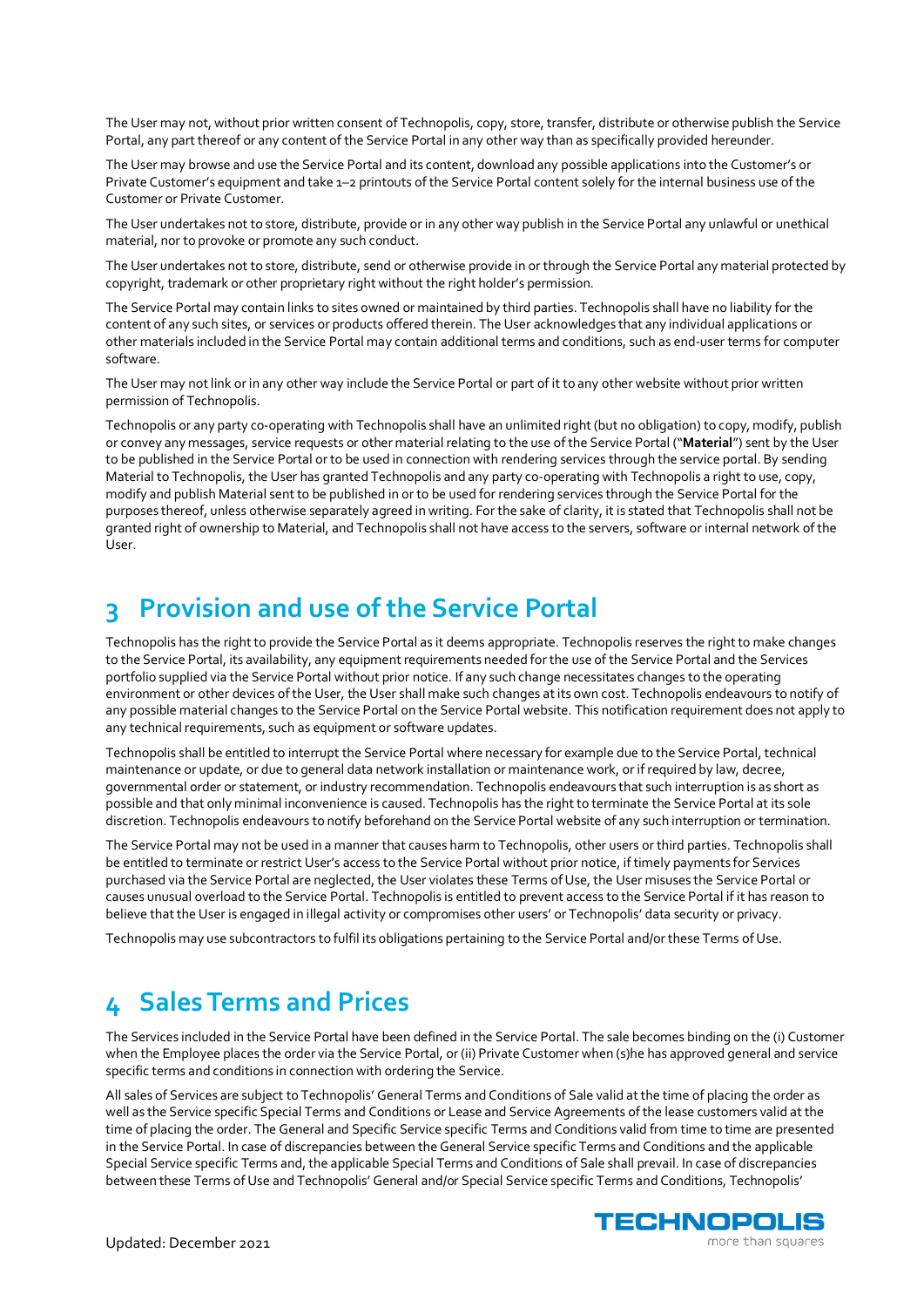General and/or Special Service specific Terms and Conditions shall prevail. The Customer accepts the General Service specific Terms and Conditions and the Special Service specific Terms and Conditions as binding on the Customer by the Employee placing the order.

Prices in force from time to time are specified in the Service Portal in connection with each Service. The prices are net prices. Value added tax and other applicable taxes valid from time to time shall be added to the price.

Customer is solely responsible for all payments to be made to Technopolis for orders placed by the Employees.

Accepted payment methods are specified in the Service Portal. The User can pick the payment method to be used during the checkout process.

# **5 Disclaimer of Warranties, Limitation of liability**

The Service Portal is provided on an "AS IS" basis without warranties of any kind. Technopolis does not warrant that the Service Portal is performed without interruption or without errors. Technopolis shall not be liable for the functionality and compatibility of the equipment or software used by the User. Technopolis endeavours to ensure that the Service Portal fulfils appropriate data security requirements but cannot be held liable for any damages caused by deficiency of or risks in data security, unless mandatory law provides for otherwise.

Technopolis does not make any warranties for the accuracy, completeness or reliability of the information or other material or the Service Portal itself, or for the content or other qualities of the Services provided in or through the Service Portal. The User assumes sole responsibility for the use it makes of the Service Portal and the content thereof to achieve its intended results.

The User shall be liable for obtaining and ensuring the functionality of the equipment, connections and software required for using the Service Portal, and that such equipment, connections and software do not cause nuisance, interruption or damage to Technopolis or other Internet users. The User shall be liable that the User does not violate other users', Technopolis or third parties' rights when using the

Service Portal. The User shall be liable for the data security of its computers, data system or other similar data equipment as well as for paying for the data communications costs occurred from using the Service Portal. The User acknowledges that Internet as an environment may cause defects in the operation of the Service Portal and data system, and that the data systems in general may cause data security risks.

The User shall be liable to Technopolis and other parties for all damages caused by actions contrary to these Terms of Use or the law.

Technopolis shall not be liable towards the User or as regards the User's property (including, inter alia, User's computer systems and other equipment and the data content therein) for any possible direct, indirect or unexpected damages to the extent allowed by applicable mandatory law. The limitation of liabilities contained in Technopolis' General Service Specific Terms and Conditions and the Special Service specific Terms and Conditions of Sale shall apply with respect to the sale of Services.

## **6 Collection and Processing of Personal Data**

The User consents that the User's personal data collected in connection with registration of User ID or Service Portal and the use of the Service Portal is stored into Technopolis' personal data file as further specified in the Privacy Policy of the Service Portal. Technopolis undertakes to protect the privacy of the User and to use the personal data reliably and to comply with applicable law at any given time. Please see the Privacy Policy for further details on processing of personal data https://technopolisglobal.com/privacy-policy/The User may check and update the personal data of the User by sending an e-mail to info@technopolis.fi.

## **7 Use of Cookies**

In order to enhance the Service Portal, certain data may be transferred to the User's computer. Such data is commonly known as "cookies" and it is used in many websites. Cookies are data that is stored on the User's computer hard-drive or browser and not on the website of the Service Portal. Typically, cookies enable the collection of certain data of the computer, such as IP address, operating system, browser type and website addresses accessed by the user.

As cookies provide information on when and how Users are using the Service Portal, Technopolis is able to develop the Service Portal by using cookies. Unless the User does not wish to receive cookies or the User wishes to be notified before a cookie is stored into its computer, the User can adjust the browser settings accordingly. However, if cookies are not allowed, it may be possible that the User cannot use the Service Portal or parts thereof.